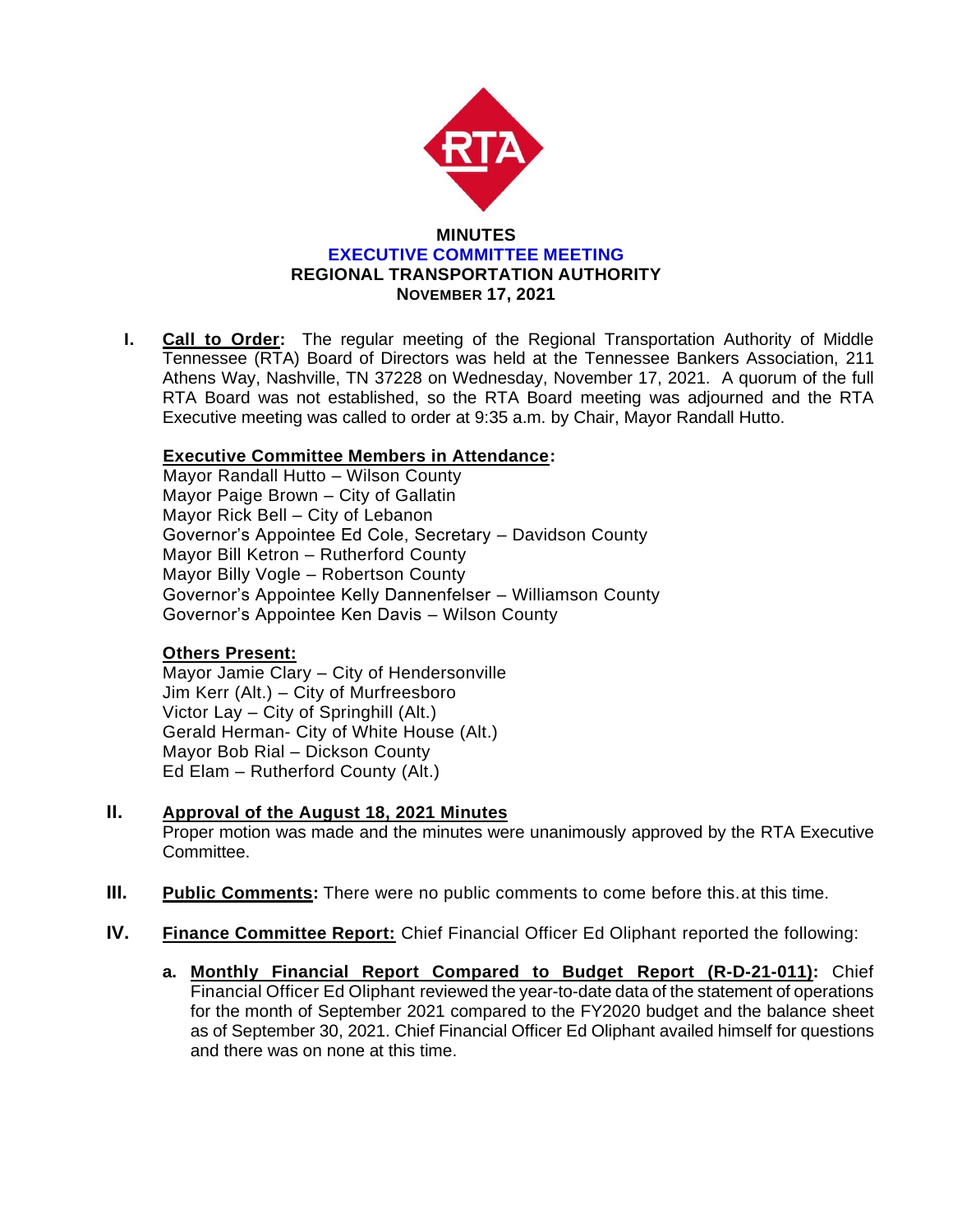- **V. Operations Committee Report**: Chief Operating Officer Andy Burke reported the following:
	- **a. Monthly Operating Statistics (R-D-21-012):** Chief Operating Officer Andy Burke reviewed the RTA Monthly Dashboard Report through the month of September 30, 2021, with the Board. Chief Operating Officer Andy Burke was present to answer any questions and there were none at this time.

There was general discussion regarding missed trips on the Music City Star, due to the sinkhole, and if missed trips on the train will be reflected in the monthly reports. COO Andy Burke said that his team is monitoring these types of scenarios on a weekly basis and it will be reported in the monthly reports going forward.

**VI. 2022 RTA Committee & Board Meeting Schedule (R-A-21-014):** Chief Administrative Officer Rita Roberts-Turner presented the following:

Under Article 2, Section 3 of the by-laws of the Regional Transportation Authority of Middle Tennessee ("RTA"), the RTA shall meet at least quarterly at a time and place to be established by the Chair/President of the Board. RTA and may meet more frequently as needed. Additionally, under Article 4, Section 5 of the by-laws, the Executive Committee shall meet monthly except for those months in which the Board shall meet.

In order to effectively satisfy the established meeting requirements, Staff recommended that the schedule of proposed 2022 meetings dates for both the RTA Board and Executive Committee be adopted and approved by the Board.

Secretary Ed Cole made a motion to approve the 2022 RTA Committee & Board Meeting Schedule, the motion was seconded by Mayor Bill Ketron, and it was unanimously approved by the Board.

- **VII. CEO's Report:** CEO Bland provided the following report:
	- **1.** With the State of Tennessee enacting broad legislation restricting the ability of schools, local governments, and businesses to enforce mask mandates; we're placed in a difficult position. The Transportation Security Administration has extended its requirement that passengers on public transportation continue to wear masks through at least January 22. The State Legislation limiting mask enforcement did create an exception for airports and airlines, which fall under the same requirements of the TSA that we do. The law does include a provision for entities that rely on Federal funding to apply to the Office of State Comptroller for an exception if non-enforcement would result in the loss of Federal funds. We are pursuing this exception through our State Association along with 25 other public transit agencies in Tennessee. So, our mask requirement remains in effect.
	- **2.** With respect to the Federal Infrastructure Bill that was recently signed into law by President Biden, we are anticipating approximately a 30% increase in the formula funding that RTA receives, although the final numbers are somewhat dependent on the 2020 census. This will allow us to advance several projects more quickly, particularly focusing on expanded park-and-ride capacity in our various corridors.
	- **3.** The supply chain issues that are making worldwide news remain in effect for two specific RTA projects. The rehabilitation of our last locomotive has been delayed due to some parts availability shortages, and the delivery of 10 new commuter buses has similarly been delayed. While we are hopeful both projects will be complete by the end of the first quarter of 2022, this is still a very fluid situation.
	- **4.** We are partnering with the City of Nashville, TDOT, and the Nashville Downtown Partnership on a Downtown Nashville Traffic Study to examine the many competing uses